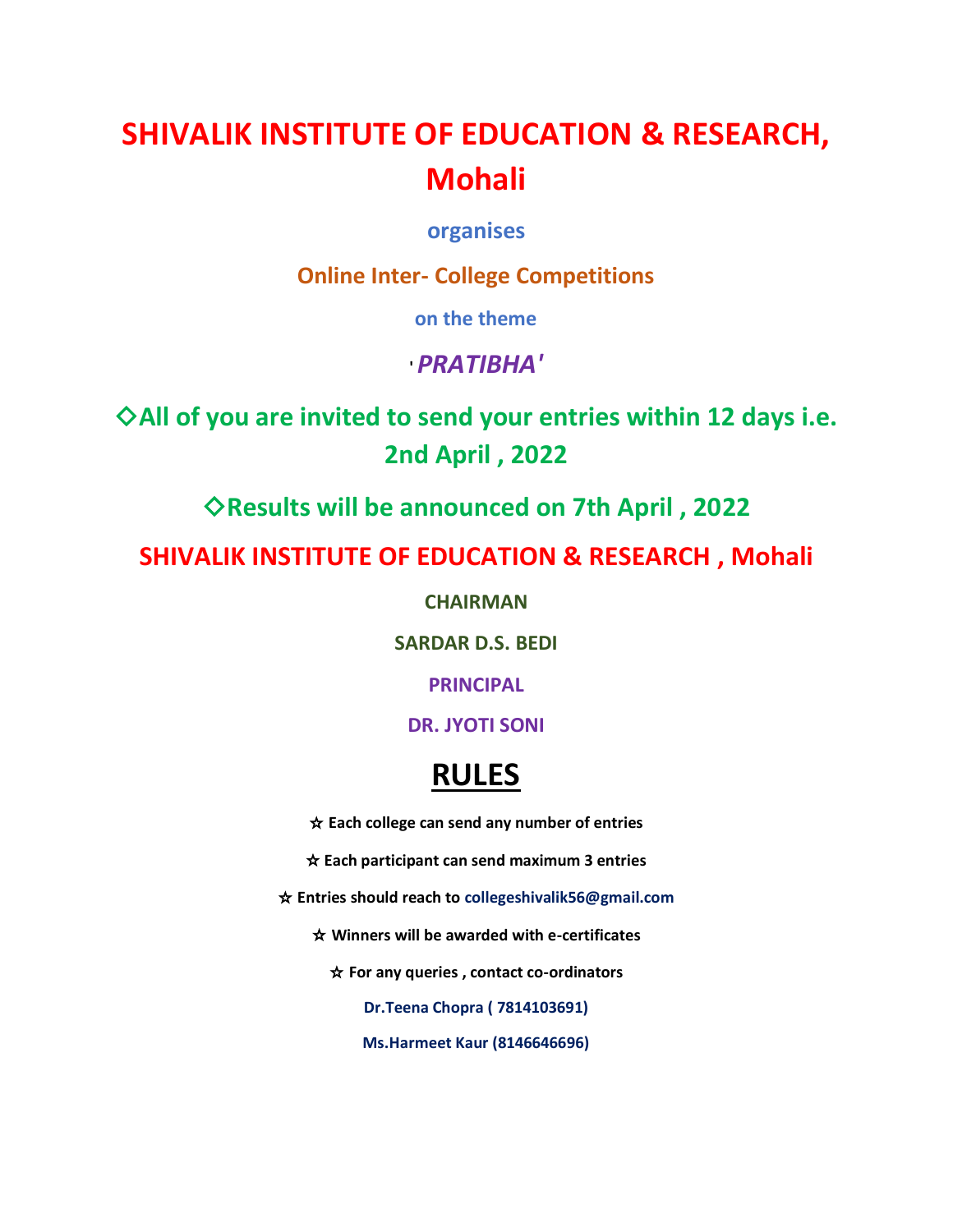# *DESCRIPTION OF EVENTS*

#### **1. CREATIVE WRITING**

#### **THEME- WHAT I THINK ABOUT FASHION**

**Guidelines :**

- **The word limit should not exceed 200 words**
- **Handwritten with black pen**
- **Entries to be uploaded in PDF format.**

## **2.CALLIGRAPHY**

# **THEME – THE WORDS OF WISDOM**

**Guidelines :**

- **Only entries on A4 paper will be accepted(portrait or landscape form)**
- **Participant can write any quote**
- **Entries to be uploaded in JPG/JPEG format**

## **3. FACE PAINTING**

## **THEME - ECO- NATURE**

**Guidelines :**

- **Only skin - friendly paints are to be used and**
- **At least 50% of face should be covered**

## **4. POSTER - MAKING**

## **THEME - GLOBAL PEACE & HARMONY**

**Guidelines :** 

- **The size of poster should be A3**
- **Handmade using pencil colours, crayons , water colour ,acrylic or oil- paint etc.**
- **Entries to be uploaded in JPEG or JPG format**